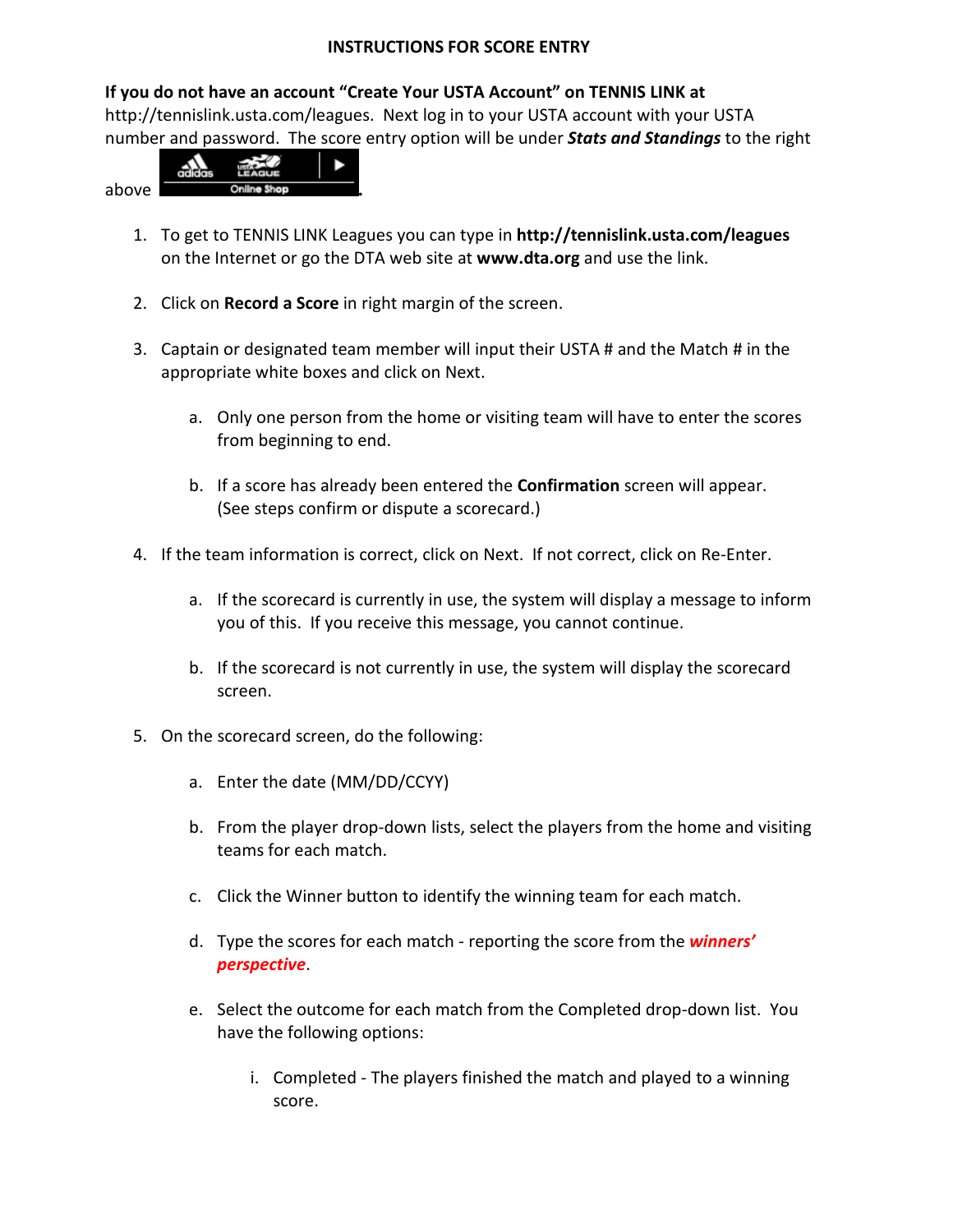- ii. Retired One player (or doubles team) withdrew from the match while it was in progress. The player(s) who withdrew lose the match, even if they were leading at the time of the retirement. The score is reported as it stood when play concluded.
- iii. Default One player (or doubles team) failed to arrive within 15 minutes of the scheduled match. The opposing player(s) automatically win the match. Enter names for the winners only.
- iv. Double default Both players (or both doubles teams) failed to arrive within 15 minutes of the scheduled match. The match has no winner, and no names will be entered.
- 6. When you've finished entering the match results, click Next. The system will check your entries to make sure they comply with the USTA scoring rules, and then it will display the appropriate screen:
	- a. If one or more of your entries is not considered valid, you'll see a screen that describes the missing or inconsistent information. Click the Back button to modify and resubmit the match results.
	- b. If all your entries are considered valid, then the information is redisplayed in a confirmation page.
- 7. When you see the confirmation page, review the information carefully. Based on your review, do one of the following:
	- a. If you've entered incorrect match results, click Back to return to the scorecard screen. Correct your errors, and then click Next to see your new confirmation page.
	- b. If the information is correct, click Finish to save your information in the TENNISLINK database. The system will display a message telling you that the scores were entered successfully.
- **8. NOTE: You must click Finish before exiting the Scorecard screen. If you exit the screen without clicking Finish, your scores will not be recorded.**

## **TO CONFIRM OR DISPUTE A SCORECARD**

- 1. Complete Steps 1 4 above.
- 2. On the scorecard screen, you'll see the match results entered by a member of the opposing team. Review the information and then do one of the following:
	- a. If you agree with the recorded results, select the Confirm button, and then click the Next button. The system will display a message telling you that your selection was entered successfully.